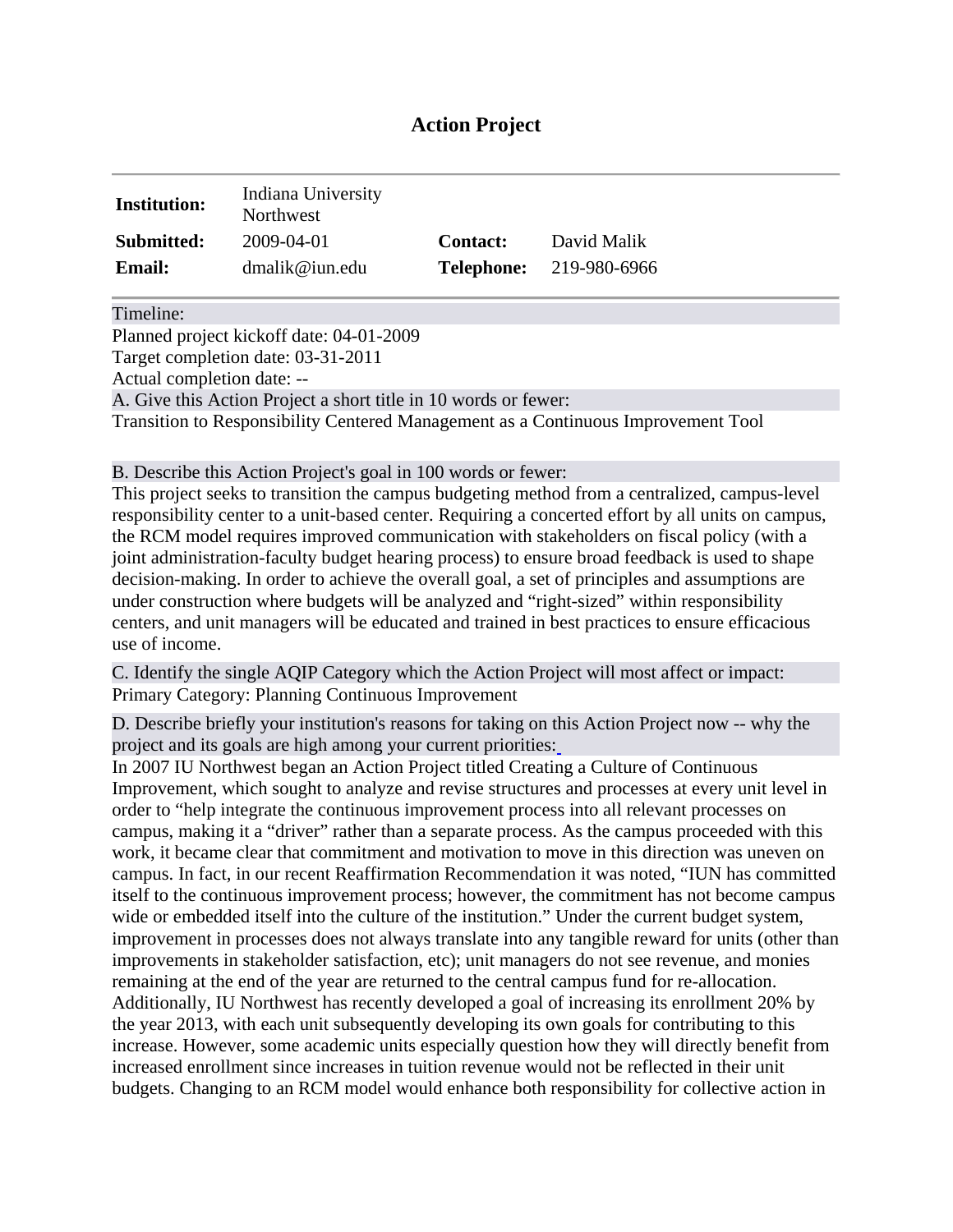units to improve processes for efficiency, provide a range of incentives that focus administrative and faculty attention on strategies that result in increased enrollment and student success, and support a culture of distributed accountability reinforcing a wider range of strategic use of income.

E. List the organizational areas - -institutional departments, programs, divisions, or units -- most affected by or involved in this Action Project[:](http://www.aqip.org/actionproject/Help.php?helptext=2)

Every organizational area will be affected by this project. Income-generating academic units become the focus of the institution and the service units provide essential support in achieving academic and institutional objectives.

F. Name and describe briefly the key organizational process(es) that you expect this Action Project to change or improve[:](http://www.aqip.org/actionproject/Help.php?helptext=3)

1. Communication. Transition to an RCM environment requires education of the entire campus on developing unit and campus priorities. 2. Accountability. Units develop strategic plans consonant with campus mission and priorities. 3. Fiscal judgment. Units now assume greater decision-making judgment in purchasing and re-allocate when needed. Fungibility of resources allows for real-time decision-making. 4. Incentivizing priorities. Units have greater control in developing projects that result in increased income to unit for better judgments. 5. Budget hearing reviews. Administration and faculty budget representatives review progress, priorities, outcomes, and performance improvements of all units and future plans are presented. Feedback from major constituencies is considered.

G. Explain the rationale for the length of time planned for this Action Project (from kickoff to target completion):

The time line is in three parts: (i) education, (ii) application, and (iii) re-evaluation. Education (awareness of principles and processes development) will require 3-4 months. Application (in situ monitoring of expenses and possible decisions) involves within the mirror-RCM process during the first semester up to budget hearings in January. Re-evaluation (achievement of goals, re-evaluation of priorities, outcomes analysis, and budget considerations) occurs as part of the budget hearing process. At this point new campus priorities are established for individual units. The final completion of the project, completing the re-evaluation phase, rests with the formal transition date to RCM, which we currently expect to be July 1, 2010 with ongoing evaluation through March 31, 2011 and beyond.

H. Describe how you plan to monitor how successfully your efforts on this Action Project are progressing:

Written statements on principles and operational details will be reviewed at conclusion of phase 1. Feedback during the Application phase will be used to identify bottlenecks and conflict in any allocations. Budget hearing outcomes will consider administrative responses for budget realignments with consideration of faculty Budgetary Affairs Committee recommendations.

I. Describe the overall "outcome" measures or indicators that will tell you whether this Action Project has been a success or failure in achieving its goals:

Since this is a recursive process annually, it is, by default, continuous improvement. Reports from individual academic units will opine changes in the process and actual allocation considerations. Recommendations for change will also be sought from the Budgetary Affairs Committee. The outcome measures will largely be based on responses from these bodies. We will develop two instruments for assessment purposes involving before and after questionnaires. These will reflect learning, level of familiarity, and other issues that can shape the overall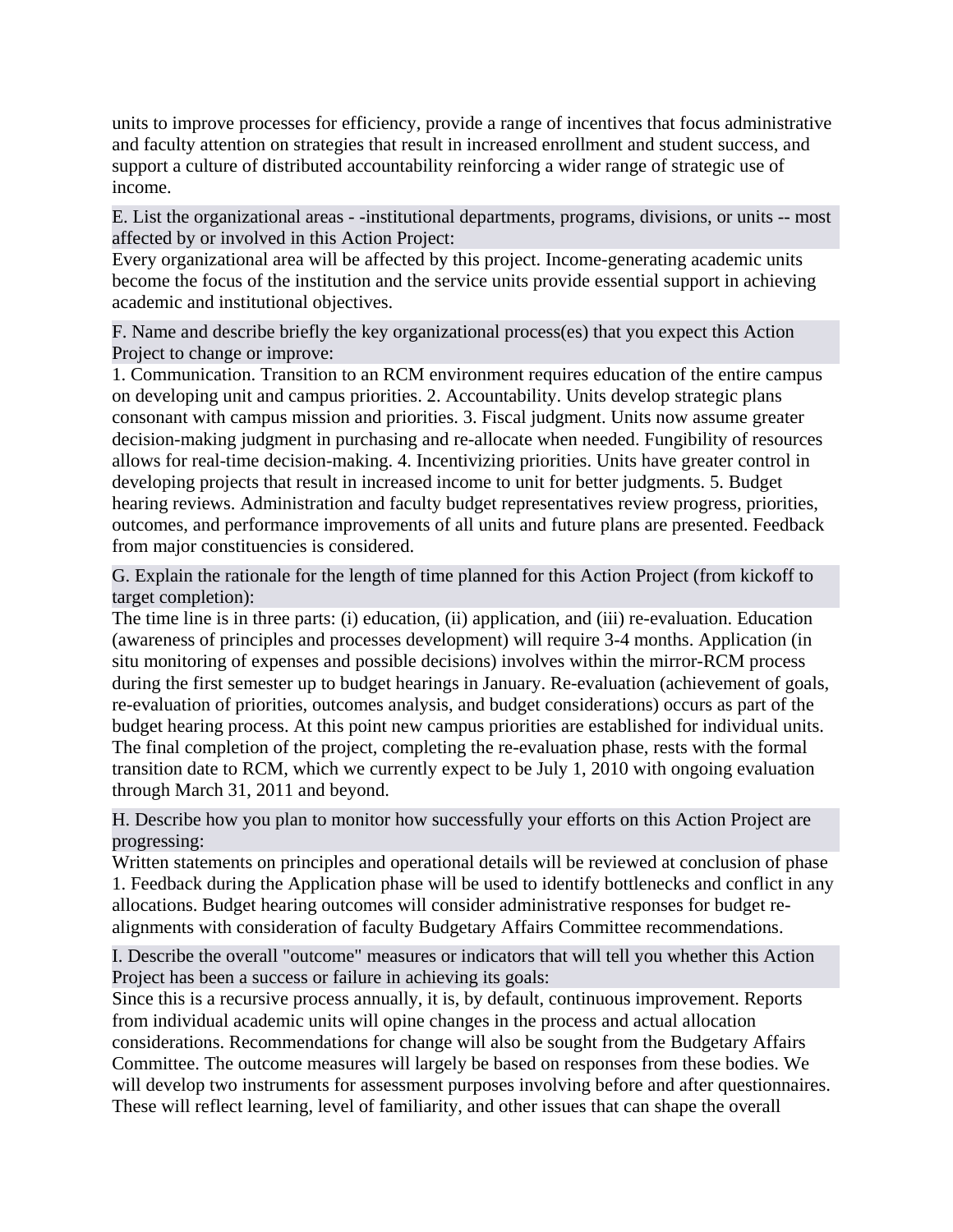process. Satisfaction "learning" will help validate a successful project. We will also at that time identify gaps in the "transition education" phase to fortify any lingering uncertainties in the process.

J. Other information (e.g., publicity, sponsor or champion, etc.): Co-project Leader: David Malik, Interim Executive Vice Chancellor of Academic Affairs

|        | K. Project Leader and contact person:                                 |
|--------|-----------------------------------------------------------------------|
|        | Contact Name: Marianne Milich, Interim Campus Chief Financial Officer |
| Email: | mmilich@ium.edu                                                       |
| Phone: | 219-980-6618 Ext.                                                     |

## **Annual Update: 2009-09-10**

### A. Describe the past year's accomplishments and the current status of this Action Project.

Since April, Fiscal and Academic Affairs leadership has conducted tutorials on Responsibility Center Management (RCM) principles and operation. These tutorials included descriptions of the key principles leading to school/department fiscal empowerment. The benefits and challenges were also addressed especially those requiring new policy development within units.

## *Review (09-16-09):*

Providing training on Responsibility Center Management is a great way to prepare the Departmental Leadership around the University for this change. It is especially important to address the benefits and challenges for those who require new policy development. This helps to fulfill AQIP objectives 4 and 5, those of Leading and Communicating and Valuing People. Perhaps this has not been a problem at IU Northwest, but the challenge for most Universities would be to obtain the level of engagement needed by various departments (and their leaders) in the training. One way to meet this challenge would be through the use of an on-line course explaining the transition to RCM. Departmental leaders could take the course on their own time and complete a simple assessment of their knowledge. A completion certificate might be provided to them for completing the course, along with a low cost, symbolic gift (Such as a gift certificate to a local restaurant). While this would not substitute for open question and answer sessions, it could help insure that busy university administrators have a basic understanding about the processes. (Vs. assuming they have read the training materials). It could be done as a precursor to training meetings, and/or be available after the training meetings have been completed.

B. Describe how the institution involved people in work on this Action Project.

Monthly discussions on RCM have been provided to Deans of Schools and Colleges, program directors, other academic affairs personnel, senior administrators across campus units and general administrative leaders and faculty governance leadership, via executive committee reports. It has been especially valuable to have a consultant from the University Budget Office to provide guidance in this education process.

## *Review (09-16-09):*

This is an important step in this process, and you are to be commended for your proactive approach to this transition. Conducting discussion groups is a great way to engage Deans and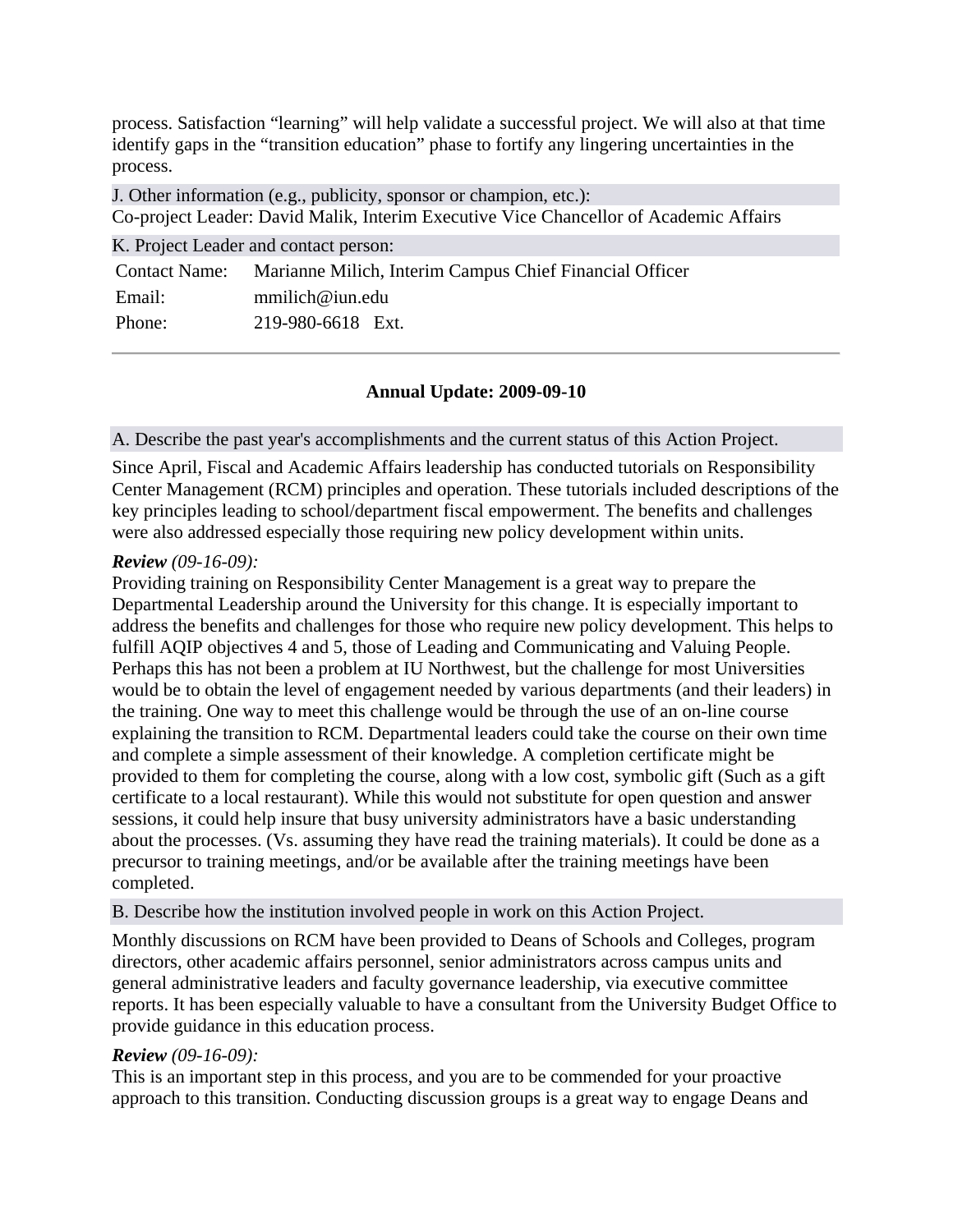Faculty in the process, providing they will attend and be involved in them. A system of tracking who has been invited to discussions and/or provided material about the transition might provide consultation to the university leadership in the future, especially if there are constituents who claim at some future point that they were uninformed of the changes in advance.

#### C. Describe your planned next steps for this Action Project.

The action project will escalate instructional depth and implications with campus administrators. We will also inaugurate new educational events for faculty and other relevant personnel, such as brown bag seminars/tutorials, to better understand the principles of incentivization for fiduciary responsibility within the RCM context. In these presentations, "instructional competition" will be addressed on how those challenges toward cooperation will be evaluated and resolved.

### *Review (09-16-09):*

The emphasis on instructional depth is encouraging. Having trainings available, does not imply that administrators will take advantage of them or cognitively engage with the new principles being introduced. Escalating the instructional depth can help insure that campus administrators have a true awareness of the changes to come and the opportunities they can provide to them.

#### D. Describe any "effective practice(s)" that resulted from your work on this Action Project.

The action project leadership recognizes that the complexity of this issue will require more events than previously anticipated due to the lack of historical budget engagement. Nevertheless, the campus is widely engaged in the conversion process and faculty administrators are embracing the budgetary freedom RCM offers. In addition, the campus has begun a budget hearing process involving both senior leadership of administration and faculty. In the spirit of shared governance, senior administrators and faculty are institutionalizing formal discussion of budgetary priorities.

### *Review (09-16-09):*

It is very gratifying to know that "the campus is widely engaged in the conversion process." This exemplifies AQUIP principle #9, that of building collaborative relationships. The time line that you set forth in the project calls for the education phase to last 3-4 months (April through August?) before the application phase begins. Having said this, it appears that extending the education phase could have a number of important benefits for the University. If it serves to help different departments share governance, the training process in itself could become a unifying factor within the organization.

#### E. What challenges, if any, are you still facing in regards to this Action Project?

RCM requires in depth familiarity of the budget process. The assessment formulas applied to individual units are sufficiently complex that developing an awareness of the drivers of RCM will be challenging. Some departmental chairs have balked at assuming financial responsibility for their areas complicating the transition process.

#### *Review (09-16-09):*

There are two challenges faced by the organizers of the process. 1) Engaging University administrators to develop a real awareness (beyond a symbolic assent) of the assessment formulas and the drivers of RCM. 2) Finding ways to assure departmental heads of their authority (in this case authority to refuse), while helping them see the value of the changes that are proposed. Changes regarding budgets of this scale generally produce resistance. The fact that there is resistance indicates that the departmental chairs are aware of and engaged in the process,